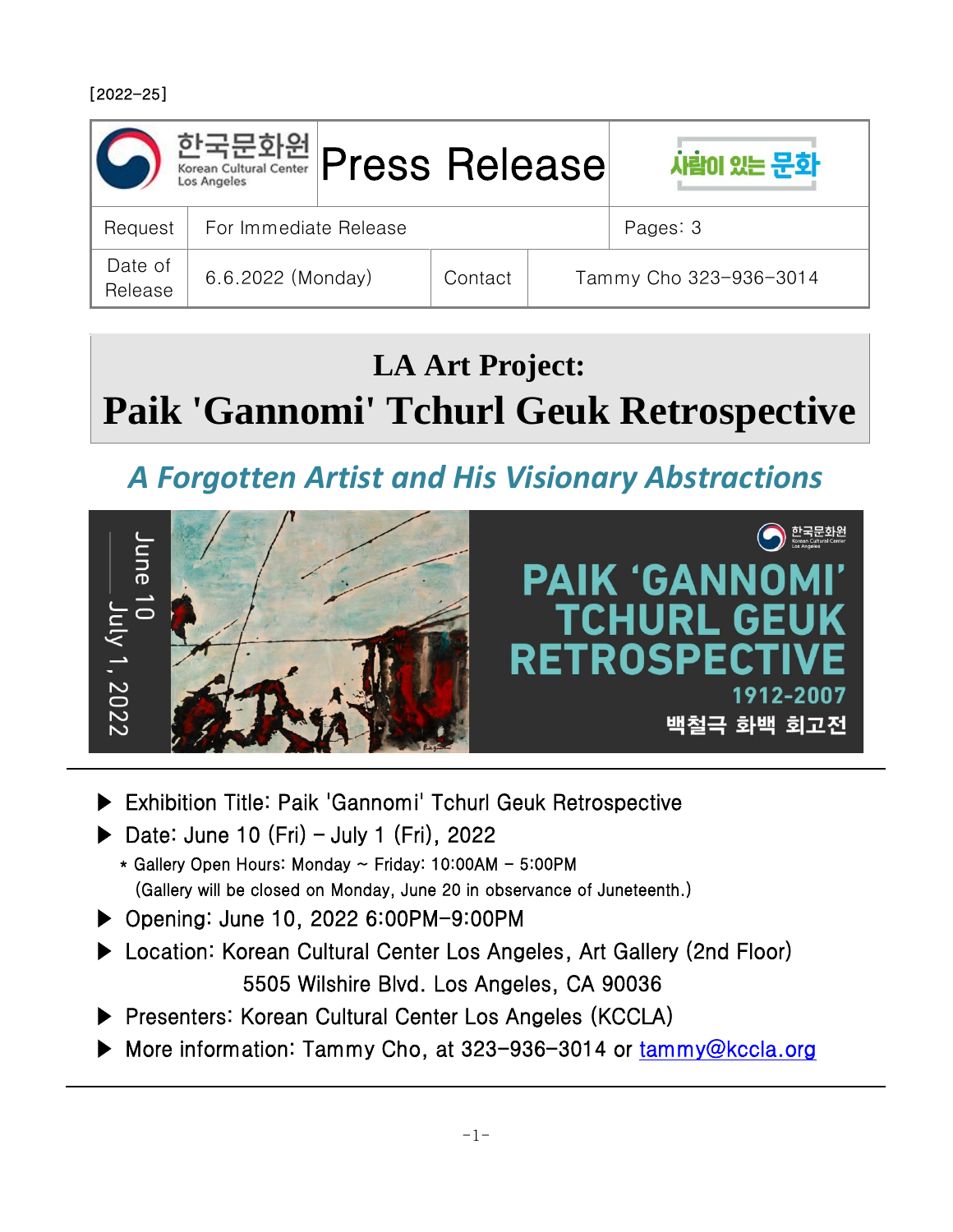The Korean Cultural Center Los Angeles (KCCLA, Director Sangwon Jung) proudly presents the LA Art Project Exhibition *" Paik 'Gannomi' Tchurl Geuk Retrospective "* which will open with the reception at the Korean Cultural Center Art Gallery (located at 5505 Wilshire Blvd. Los Angeles, CA 90036) from 6 to 9 p.m. Friday, June 10<sup>th</sup>.

Paik 'Gannomi' Tchurl Geuk (1912-2007) was a first-generation Korean American artist and also the first-generation abstract artist from Korea. During his lifetime, Paik lived and worked in Montreal, Los Angeles, New York, and Paris.



Shanghai Street 40x31 Oil on Canvas 1940, Shanghai Sonaggi 166x135 Oil on canvas, 1973 N.Y.



Among his artworks, "Aggressor" and "L'avion" were selected by the Korea National Museum of Contemporary and Modern Art in a permanent collection in 2009. The artist's alias "Paik Gannomi" was the signature name the artist used for his artworks, and Paik Tchurl Geuk was his official Korean name. He died in Los Angeles, California in 2007.

This exhibition will have on display over 24 paintings, croquis/drawings, memorabilia such as photographs, and his personal letters. These works will truly resonate a sense of warmth and passion within the viewers' hearts.

Director Sangwon Jung of the Korean Cultural Center Los Angeles said: "KCCLA prepared a retrospective with the bereaved family of the late artist Paik Tchurl Geuk, who was born during a dark and unhappy period and passionately reflected his anguish throughout his life. I hope that this will be a valuable time to re-examine the forgotten works of this firstgeneration Korean American artist"

The exhibition will be open to the public and is scheduled to run until July  $1<sup>st</sup>$ , 2022.